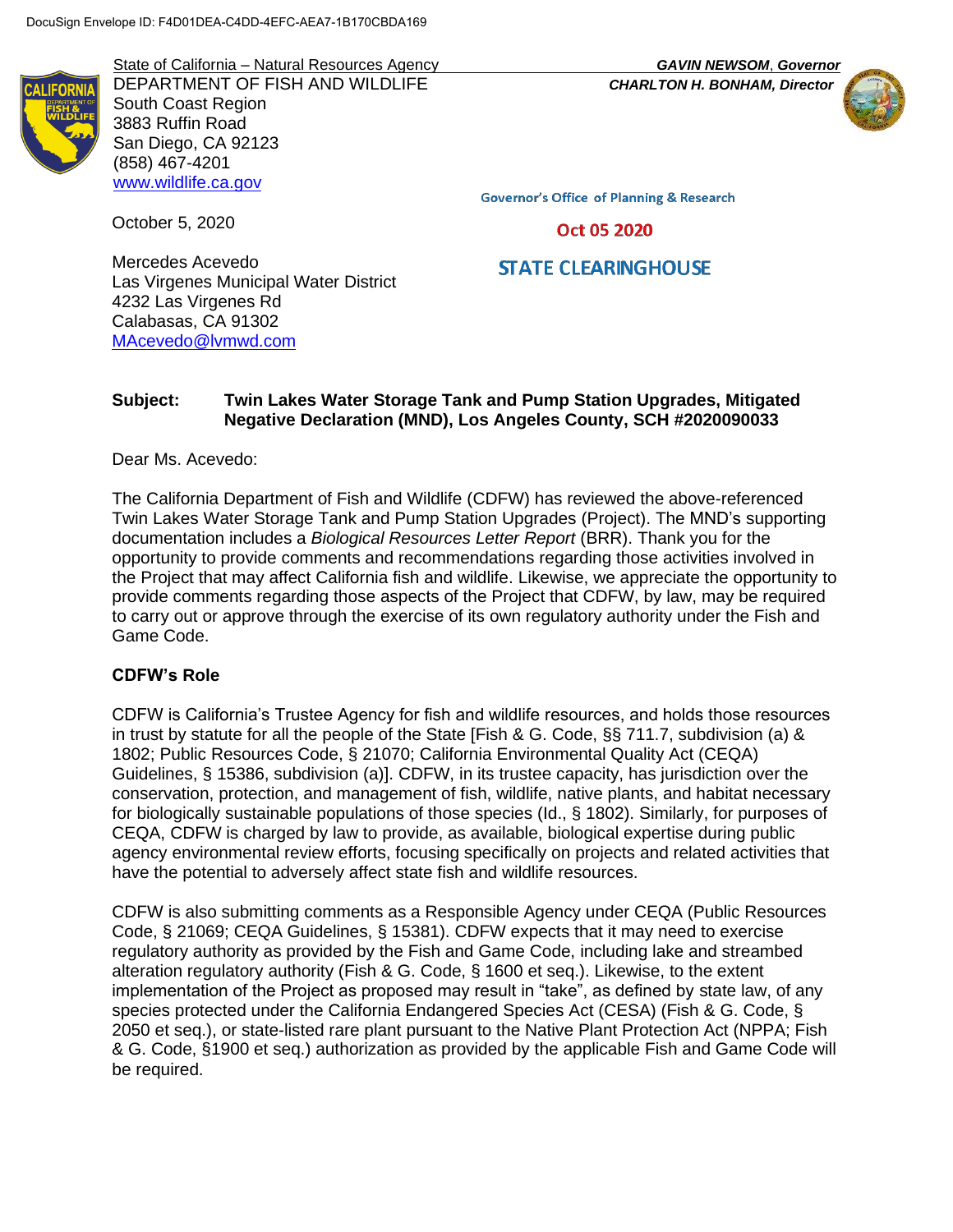Mercedes Acevedo Las Virgenes Municipal Water District Page 2 of 14 October 5, 2020

### **Project Description and Summary**

**Objective:** The proposed Project will include the replacement of an existing 0.4 million-gallon (MG) water tank with a 1 MG water tank. The Project would require grading of approximately 0.21 acres, primarily on land already developed where the current water tank to be replaced is located. A further 0.57 acres adjacent to the access road would be temporarily impacted for staging of equipment and materials for Project construction. This replacement will include the installation of additional pumps and associated equipment at an existing pumping station, approximately 1.2 miles southwest of tank site.

**Location:** The water tanks site is located approximately 500 feet north of the SR-118 freeway, and approximately 0.5 mile west of the Topanga Canyon Road (SR-27) / SR-118 freeway interchange, in an unincorporated portion of Los Angeles County, northwest of the San Fernando Valley. The Twin Lakes Pump Station is located approximately 4,600 feet south of the SR-118 Freeway, within the City of Los Angeles boundary, in the northwest portion of the San Fernando Valley, approximately 0.4 miles northwest of the western terminus of Devonshire Street.

### **Comments and Recommendations**

CDFW offers the comments and recommendations below to assist Las Virgenes Municipal Water District (LVMWD) in adequately identifying, avoiding, and/or mitigating the Project's significant, or potentially significant, direct and indirect impacts on fish and wildlife (biological) resources. CDFW recommends the measures or revisions below be included in a sciencebased monitoring program that contains adaptive management strategies as part of the Project's CEQA mitigation, monitoring and reporting program (Public Resources Code, § 21081.6 and CEQA Guidelines, § 15097).

# **Comment #1: Impacts to Nesting Birds**

**Issue:** The BRR states that, "If vegetation clearing (including tree pruning and removal) or other Project construction is to be initiated during the bird-breeding season (February 1 through August 31), two (2) preconstruction/grading surveys shall be conducted by a qualified ornithologist (a person with a biology degree and/or established skills in bird recognition)." While CDFW agrees that a qualified individual should conduct the surveys, there is concern over the lack of primary avoidance measures. In addition, the occurrence of oak woodland and other vegetation communities indicate the potential for nesting within and around the Project vicinity.

**Specific impacts:** Construction during the breeding season of nesting birds could result in the incidental loss of fertile eggs or nestlings or otherwise lead to nest abandonment in trees directly adjacent to the Project boundary. The Project could also lead to the loss of foraging habitat for potentially sensitive bird species.

**Why impact would occur**: Impacts to nesting birds could result from ground disturbing and construction activities. Project disturbance activities could result in mortality or injury to nestlings, as well temporary or long-term loss of suitable foraging habitats. Construction during the breeding season of nesting birds could result in the incidental loss of breeding success or otherwise lead to nest abandonment on site and around the Project vicinity.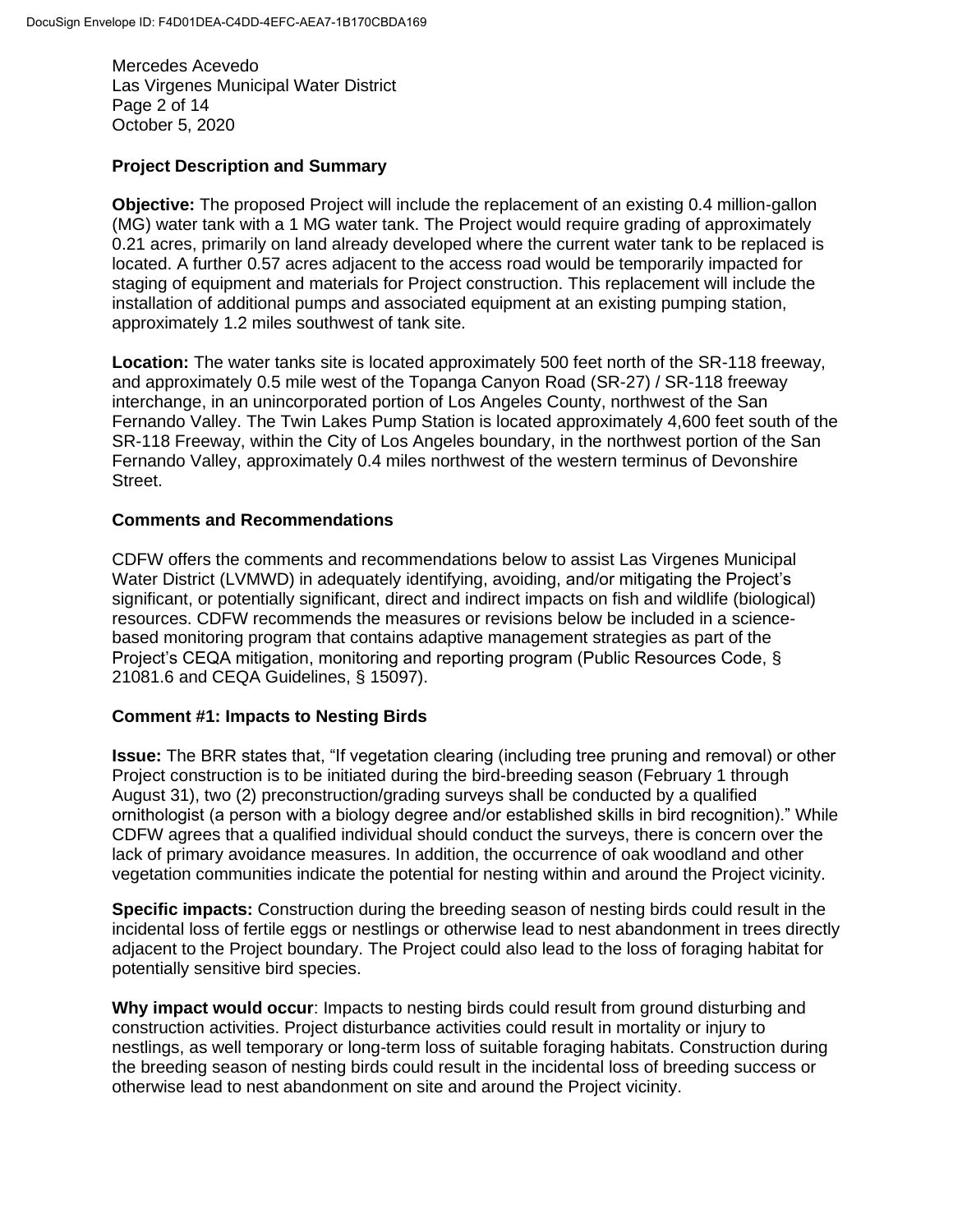Mercedes Acevedo Las Virgenes Municipal Water District Page 3 of 14 October 5, 2020

**Evidence impact would be significant:** The loss of occupied habitat or reductions in the number of rare bird species, either directly or indirectly through nest abandonment or reproductive suppression, would constitute a significant impact absent appropriate mitigation. Furthermore, nests of all native bird species are protected under state laws and regulations, including Fish and Game Code sections 3503 and 3503.5.

Fully protected status precludes CDFW from authorizing any amount of incidental take or intentional take to meet any project mitigation requirement. When projects show the potential to cause take of fully protected species, CDFW advises on appropriate measures to avoid take. Given the legal status of fully protected animals, take avoidance measures should meet very high standards of effectiveness, substantially greater than the measures to minimize take required under Incidental Take Permits.

#### **Recommended Potentially Feasible Mitigation Measure(s):**

**Mitigation Measure #1:** To protect nesting birds that may occur on site or adjacent to the Project boundary, CDFW recommends that no construction should occur from February 15 (January 1 for raptors) through August 31.

**Mitigation Measure #2:** If avoidance is not feasible, a qualified biologist should complete a survey for nesting bird activity within a 500-foot radius of the construction site. The nesting bird surveys should be conducted at appropriate nesting times and concentrate on potential roosting or perch sites. CDFW concurs with the frequency of survey events as stated in BIO-1 of the MND and that they should be conducted prior to the beginning of any Project-related activity likely to impact raptors and migratory songbirds, for the entire Project site. If Project activities are delayed or suspended for more than 7 days during the breeding season, repeat the surveys. If nesting raptors and migratory songbirds are identified, CDFW recommends the following minimum no-disturbance buffers be implemented: 300 feet around active passerine (perching birds and songbirds) nests, 500 feet around active non-listed raptor nests and 0.5 mile around active listed bird nests.

These buffers should be maintained until the breeding season has ended or until a qualified biologist has determined that the birds have fledged and are no longer reliant upon the nest or parental care for survival. These buffers should be increased if necessary, to protect the nesting birds.

It should be noted that the temporary halt of Project activities within nesting buffers during nesting season does not constitute effective mitigation for the purposes of offsetting Project impacts associated with habitat loss. Additional mitigation would be necessary to compensate for the removal of nesting habitat within the Project site based on acreage of impact and vegetation composition. CDFW should be consulted to determine proper mitigation for impacts to occupied habitat depending on the status of the bird species. Mitigation ratios would increase with the occurrence of a California Species of Special Concern and would further increase with the occurrence of a CESA-listed species.

**Mitigation Measure #3:** CDFW recommends surveying the entire development project site to determine the potential distribution of fully protected species and assure that "take" will be avoided during development project construction. The environmental document should also include measures to preclude "take" on a development project site during operations and from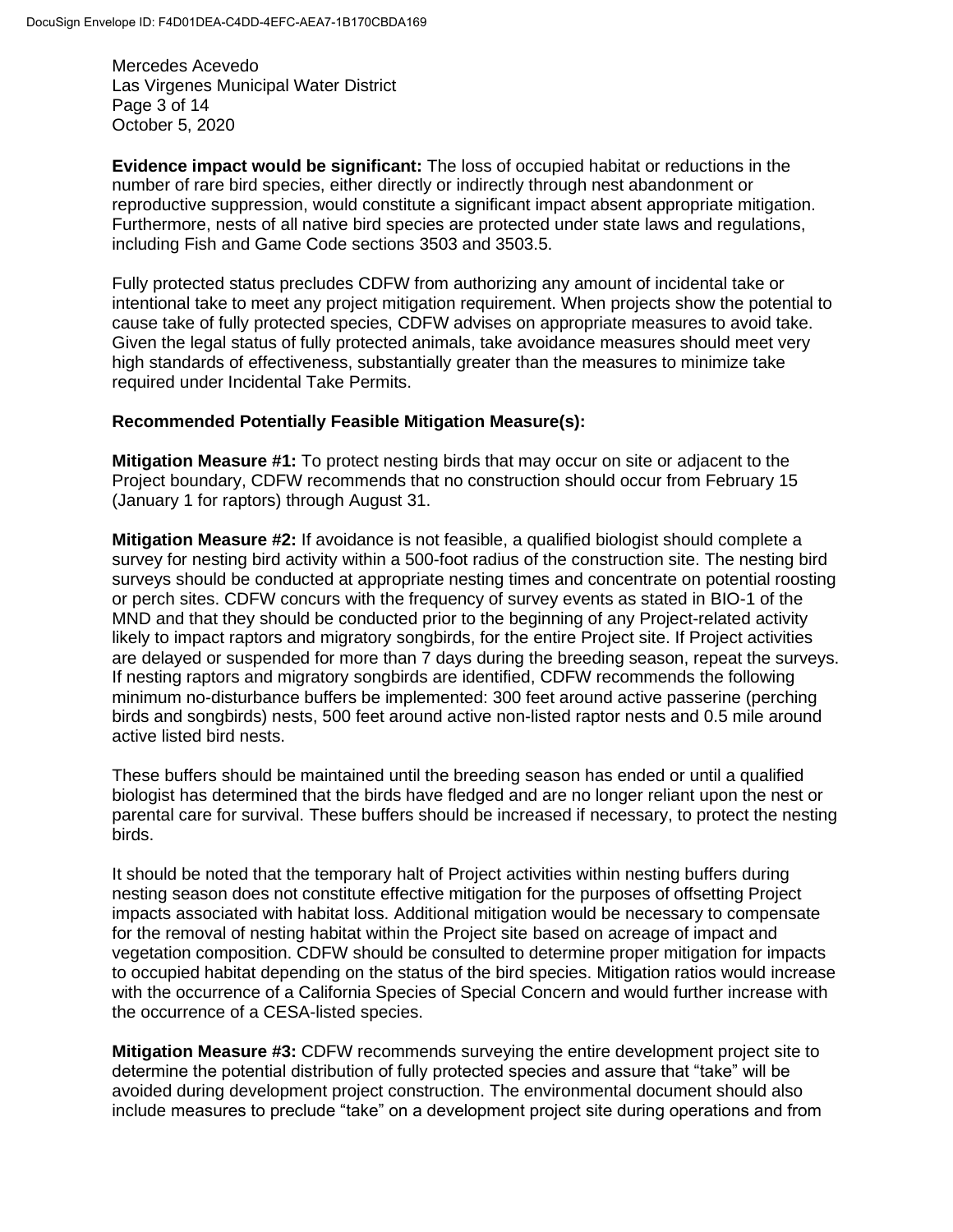Mercedes Acevedo Las Virgenes Municipal Water District Page 4 of 14 October 5, 2020

temporary traffic and human presence increased related to construction. The environmental document should analyze the potential "take" as a result of habitat modification. If a development project's modification of occupied habitat causes mortality of individuals, then the development project will be considered the cause of the take. Therefore, to avoid take, construction and operation activities should avoid all raptors by a distance of no less than the distance that the specific species are known or expected to travel within their home range, based on telemetry, mark-recapture, or other data.

# **Comment #2: Impacts to Candidate Endangered Species – Crotch's Bumble Bee**

**Issue:** Regarding Crotch's bumble bee (*Bombus crotchii*), Attachment 4 (Special-Status Plant and Wildlife Species Potential for Occurrence) in the BRR states, "Too little is known of the biology of this species to speculate whether it is present but there is limited suitable habitat within the study area. Limited food plants were located within the development area." CDFW is concerned there has been no attempt to survey for this special status species that has the possibility to be on site. In addition, survey efforts would inform LVMWD if any mitigation for this species may be necessary.

**Specific Impact:** Project ground disturbing activities such as grading and grubbing may result in crushing or filling of active bee colonies, causing the death or injury of adults, eggs, and larvae. The Project may remove bee habitat by eliminating native vegetation that may support essential foraging habitat.

**Why Impact would occur:** Impacts to Crotch's bumble bee could result from ground disturbing activities. Project disturbance activities could result in mortality or injury to hibernating bees, as well as temporary or long-term loss of suitable foraging habitats. Construction during the breeding season of bees could result in the incidental loss of breeding success or otherwise lead to nest abandonment.

**Evidence Impact would be significant:** On June 12, 2019, the California Fish and Game Commission accepted a petition to list the crotch bumble bee as endangered under the California Endangered Species Act ("CESA"), determining the listing "may be warranted" and advancing the species to the candidacy stage of the CESA listing process. The Project's potential to substantially reduce and adversely modify habitat for Crotch's bumble bee, reduce and potentially seriously impair the viability of populations of Crotch's bumble bee, and reduce the number and range of the species while taking into account the likelihood that special status species on adjacent and nearby natural lands rely upon the habitat that occurs on the proposed Project site.

#### **Recommended Potentially Feasible Mitigation Measure(s):**

**Mitigation Measure:** Due to potentially suitable habitat within the Project site, within one year prior to vegetation removal and/or grading, a qualified entomologist familiar with the species behavior and life history should conduct surveys to determine the presence/absence of Crotch's bumble bee. Surveys should be conducted during flying season when the species is most likely to be detected above ground, between March 1 to September 1 (Thorp et al. 1983). Survey results including negative findings should be submitted to CDFW prior to initiation of Project activities. If "take" or adverse impacts to Crotch's bumble bee cannot be avoided either during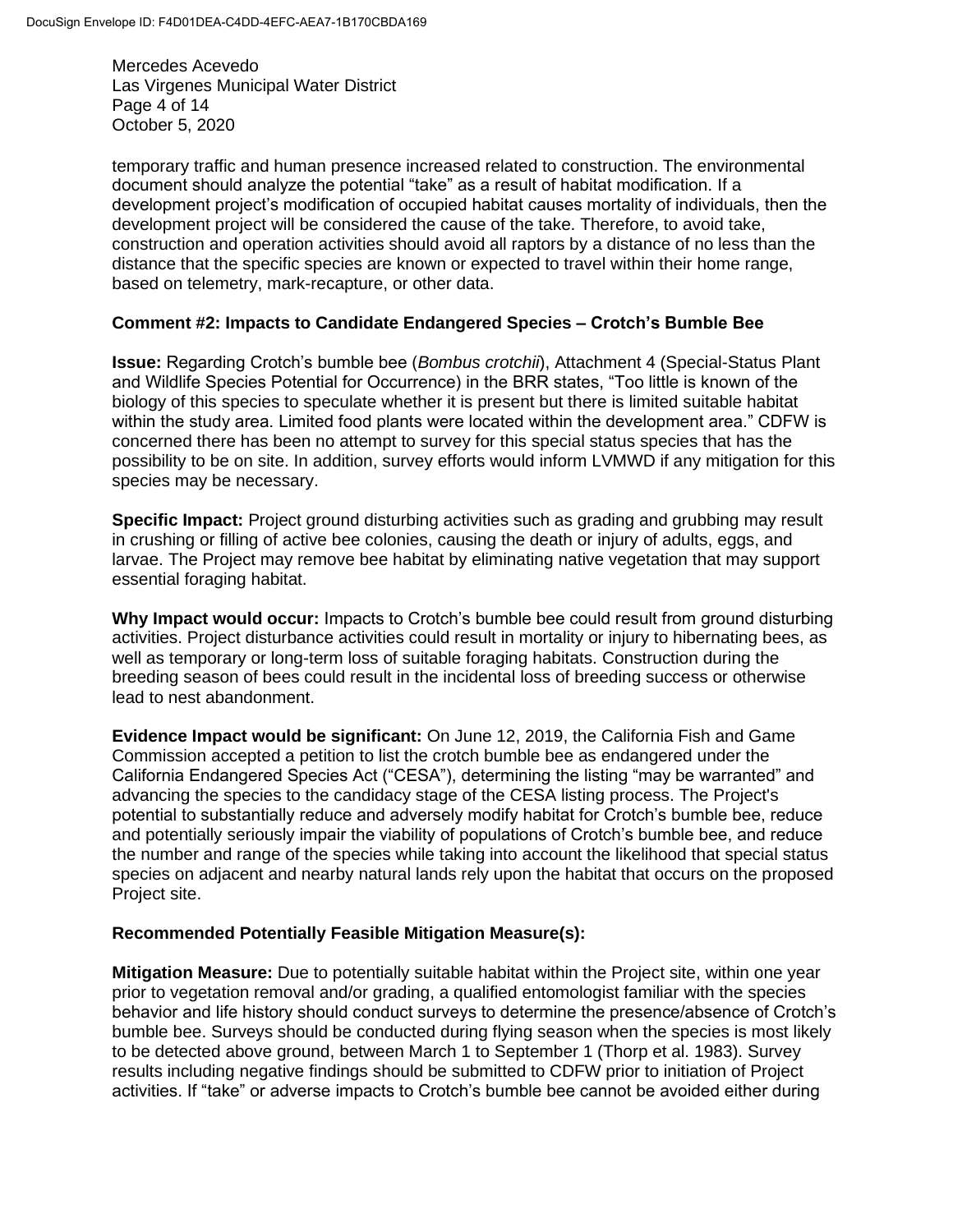Mercedes Acevedo Las Virgenes Municipal Water District Page 5 of 14 October 5, 2020

Project activities or over the life of the Project, LVMWD must consult CDFW to determine if a CESA incidental take permit is required (pursuant to Fish & Game Code, § 2080 et seq.).

### **Comment #3: Impacts to Bat Species, including California Species of Special Concern**

**Issue:** The Project includes activities that will result in the removal of trees and vegetation that may provide foraging habitat for bats. In addition, Attachment 4 (Special-Status Plant and Wildlife Species Potential for Occurrence) in the BRR identifies the hoary bat (*Lasiurus cinereus*), the Townsend's big-eared bat *(Corynorhinus townsendii*), spotted bat (*Euderma maculatum*), western mastiff bat (*Eumops perotis californicus*) and the pallid bat (*Antrozous pallidus*) (the big-eared, spotted, western mastiff, western red, and pallid bats are designated California Species of Special Concern), as potentially present on site. CDFW is concerned that the is no mitigation for potential impacts to a number of bat species that may occur on site.

**Specific impacts:** Project activities include the removal of trees, vegetation, and/or structures that may provide foraging habitat and therefore has the potential for the direct loss of bats.

**Why impacts would occur:** The removal of vegetation and trees will potentially result in the loss of foraging habitat for bats. Construction activities will temporarily increase the disturbance levels as well as human activity in the Project area. Disturbances related to bat habitat may have impacts to not only their roosts but their source of food. For example, "Encroachment of urban development and agriculture into areas of native vegetation likely alters the composition and abundance of insect prey in an area and may affect the ability of Townsend's big-eared bat to find adequate prey." (Gruver, J.C., 2006). Development activities may impact any bat species, including the Townsend's big-eared bat, that could be within the Projet boundary or its vicinity.

**Evidence impacts would be significant**: Bats are considered non-game mammals and are afforded protection by state law from take and/or harassment, (Fish & G. Code, § 4150; Cal. Code of Regs, § 251.1). Although the Townsend's big-eared bat is the species in question, it is important to remember that there are many bat species, for example the western yellow bat, that can be found year-round in urban areas throughout the south coast region (Miner & Stokes, 2005). Several bat species are considered California Species of Special Concern and meet the CEQA definition of rare, threatened or endangered species (CEQA Guidelines, § 15065). Take of California Species of Special Concern could require a mandatory finding of significance by the LVMWD (CEQA Guidelines, § 15065).

# **Recommended Potentially Feasible Mitigation Measure(s):**

**Mitigation Measure #1:** Prior to construction activities, CDFW recommends bat surveys be conducted by a qualified bat specialist to determine baseline conditions within the Project area and within a 500-foot buffer. CDFW recommends the use of acoustic recognition technology to maximize detection of bat species to minimize impacts to sensitive bat species. LVMWD should document the presence of any bats and include species specific mitigation measures, such as avoiding roosting season for that species, to reduce impacts to below a level of significance.

**Recommendation #2:** In addition, an analysis of the potential significant effects of the proposed Project on the species (CEQA Guidelines §15125). The analysis should identify bat species, identify the location of potential roosts and foraging areas, and their proximity to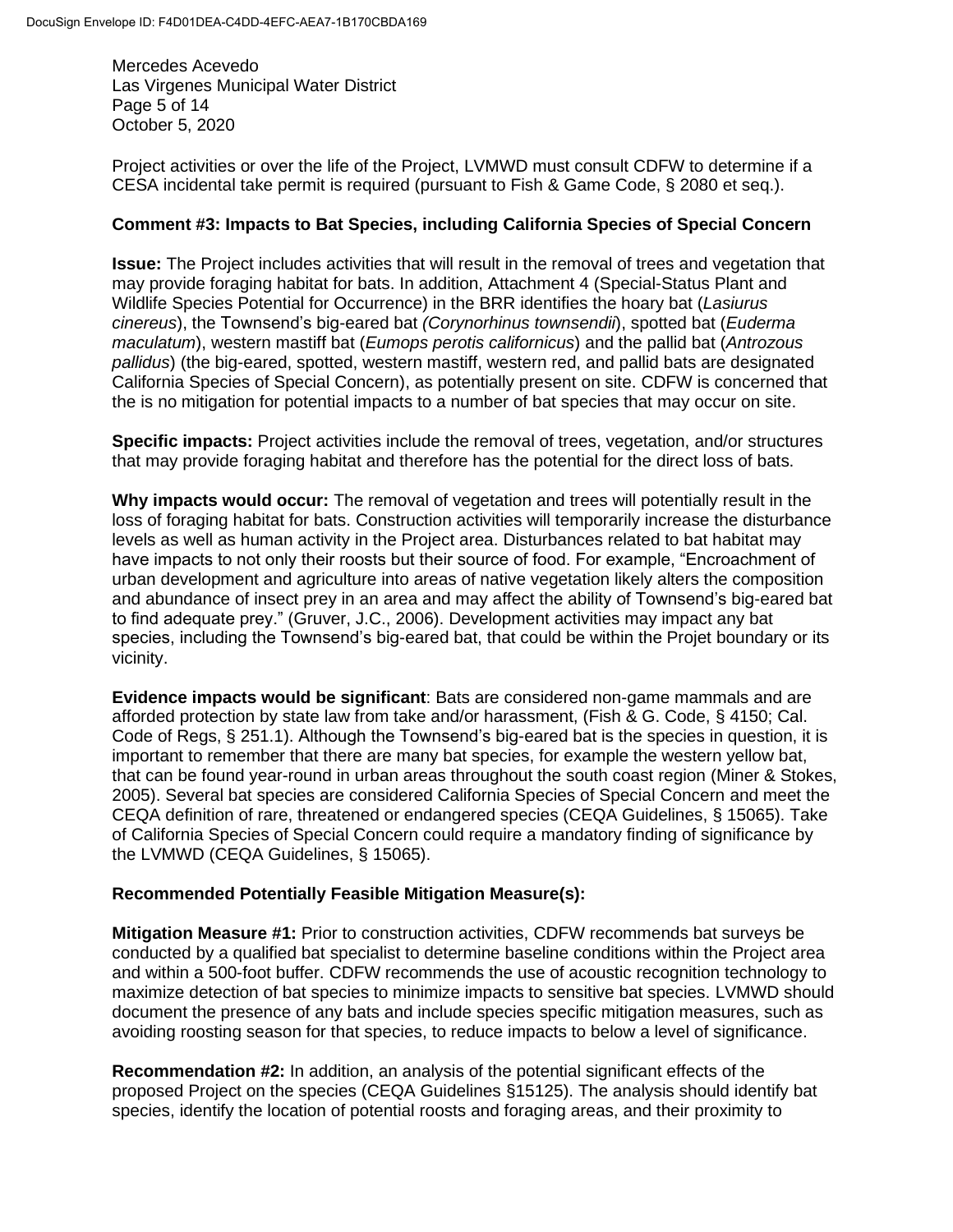Mercedes Acevedo Las Virgenes Municipal Water District Page 6 of 14 October 5, 2020

disturbance areas. The analysis should also describe if Project activities will disturb these areas, either directly or indirectly, through ground disturbing activities, deconstruction activities, or vegetation removal.

### **Comment #4: Impacts to Reptile California Species of Special Concern**

**Issue:** The BRR states, "the special-status species that could be directly impacted include potentially occurring land dwelling animals, including the coastal whiptail, California glossy snake, San Diego mountain kingsnake, coast patch-nosed snake, and coast horned lizard." The coastal whiptail (*Aspidoscelis tigris stejnegeri*), California glossy snake (*Arizona elegans occidentalis*), San Diego mountain king snake (*Lampropeltis zona pulchra*), coast patch-nosed snake (*Salvadora hexalepis virgultea*), and coast horned lizard (*Phrynosoma blainvillii*) are all designated as California Species of Special Concern .

**Specific impact:** Project ground disturbing activities such as grading and grubbing may result in habitat destruction, causing the death or injury of adults, juveniles, eggs, or hatchlings. In addition, the Project may remove habitat by eliminating native vegetation that may support essential foraging and breeding habitat.

**Why impact would occur:** Project implementation includes grading, vegetation clearing, and other activities that may result in direct mortality, population declines, or local extirpation of Special Status reptile and mammal species.

**Evidence impact would be significant:** CEQA provides protection not only for state and federally listed species, but for any species including but not limited to California Species of Special Concern which can be shown to meet the criteria for State listing. These Species of Special Concern meet the CEQA definition of rare, threatened or endangered species (CEQA Guidelines, § 15065). Take of Species of Special Concern could require a mandatory finding of significance by the LVMWD (CEQA Guidelines, § 15065).

# **Recommended Potentially Feasible Mitigation Measure(s):**

**Mitigation Measure #1:** Due to potentially suitable habitat within the Project site, prior to vegetation removal and/or grading, qualified biologists familiar with the reptile and mammal species behavior and life history should conduct specialized surveys to determine the presence/absence of Species of Special Concern. Surveys should be conducted during active season when the reptiles are most likely to be detected. Coastal whiptail are diurnal (activity peaking in late morning) and active from March to October; California glossy snake are nocturnal and active February to November (peaking in May); San Diego mountain kingsnake are diurnal and crepuscular and are generally active mid-March to mid-October (Stebbins, 1954); coast patch-nosed snake are diurnal and are generally active in spring and early summer; coast horned lizard are active February to November and are diurnal in the spring and crepuscular in summer and fall (Thomson, R.C. et al., 2016). Survey results, including negative findings, should be submitted to CDFW for review 2 weeks prior to initiation of Project activities.

**Mitigation Measure #2:** To further avoid direct mortality, CDFW recommends that a qualified biological monitor approved by CDFW be on-site during ground and habitat disturbing activities to move out of harm's way special status species that would be injured or killed by grubbing or Project-related grading activities. It should be noted that the temporary relocation of on-site wildlife does not constitute effective mitigation for the purposes of offsetting Project impacts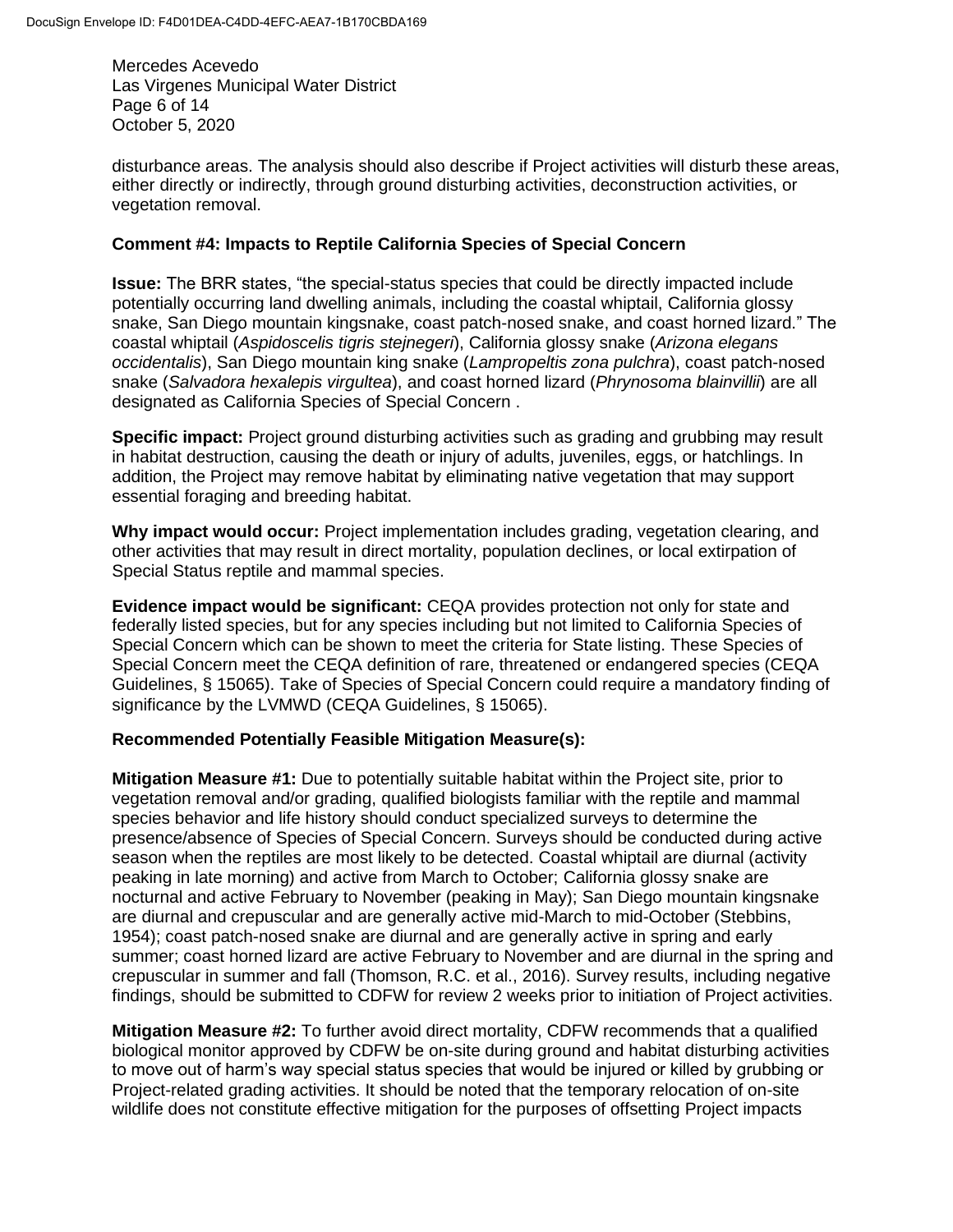Mercedes Acevedo Las Virgenes Municipal Water District Page 7 of 14 October 5, 2020

associated with habitat loss. If the Project requires species to be removed, disturbed, or otherwise handled, we recommend that the Project clearly identify that the designated entity should obtain all appropriate state and federal permits.

**Mitigation Measure #3**: Scientific Collecting Permit – CDFW has the authority to issue permits for the take or possession of wildlife, including mammals; birds, nests, and eggs; reptiles, amphibians, fish, plants; and invertebrates (Fish & G. Code, §§ 1002, 1002.5, 1003). Effective October 1, 2018, a Scientific Collecting Permit is required to monitor project impacts on wildlife resources, as required by environmental documents, permits, or other legal authorizations; and, to capture, temporarily possess, and relocate wildlife to avoid harm or mortality in connection with otherwise lawful activities (Cal. Code Regs., tit. 14, § 650). Please visit CDFW's Scientific [Collection Permits](https://wildlife.ca.gov/Licensing/Scientific-Collecting#53949678) webpage for information (CDFW 2020c).

Pursuant to the [California Code of Regulations, title 14, section 650,](https://nrm.dfg.ca.gov/FileHandler.ashx?DocumentID=161295&inline) the LVMWD/qualified biologist must obtain appropriate handling permits to capture, temporarily possess, and relocate wildlife to avoid harm or mortality in connection with Project construction and activities.

# **Comment #5: Tree Removal**

**Issue:** The MND indicates tree removal during ground and vegetation disturbing activities. CDFW is concerned that the trees to be removed have not been identified, nor have the number of trees been indicated. In addition, an investigation has not taken place to identify the potential for tree pests.

**Specific Impact:** Project activities that involve removal of trees have the potential to result in the spread of tree insect pests and disease into areas not currently exposed to these stressors. This could result in expediting the loss of trees in California which may support a high biological diversity including special status species.

**Why impact would occur:** Trees will be removed and presumably hauled to off-site locations for disposal, thereby exposing off-site tree species to potential infestation and disease.

**Evidence Impact would be significant:** The Project may result in an adverse effect, either directly or through habitat modifications, by exposing other habitats to insect and/or disease pathogens. Exposure to insect and/or disease pathogens may have a substantial adverse effect on any sensitive natural identified in local or regional plans, policies, and regulations or by the CDFW or U.S. Fish and Wildlife Service.

#### **Recommended Potentially Feasible Mitigation Measure(s):**

**Mitigation Measure #1:** CDFW recommends replacing all trees removed as a result of the proposed work activities at least a 1:1 ratio with native trees.

**Mitigation Measure #2:** To reduce impacts to less than significant the final environmental document should describe an infectious tree disease management plan and how it will be implemented to avoid significant impacts under CEQA. All trees identified for removal resulting from the Project should be inspected for contagious tree diseases including but not limited to: [thousand canker fungus](http://www.thousandcankers.com/) (*Geosmithia morbida*), [Polyphagous Shot Hole Borer](https://ucanr.edu/sites/eskalenlab/?file=/avocado.html) (*Euwallacea spp.*), and [goldspotted oak borer](http://ipm.ucanr.edu/PMG/PESTNOTES/pn74163.html) (*Agrilus auroguttatus*) (TCD 2020; UCANR 2020;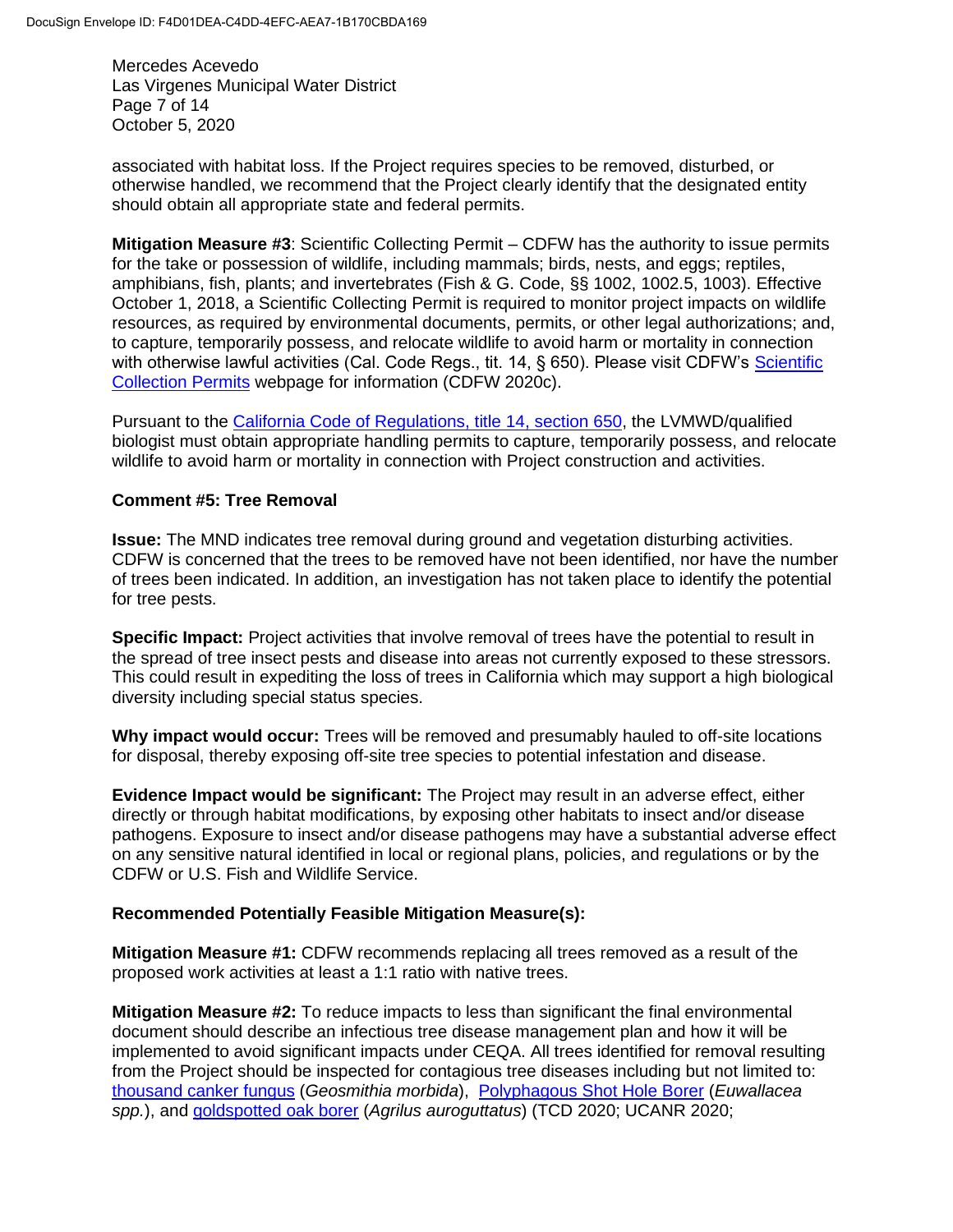Mercedes Acevedo Las Virgenes Municipal Water District Page 8 of 14 October 5, 2020

UCIPM 2013). To avoid the spread of infectious tree diseases, diseased trees should not be transported from the Project site without first being treated using best available management practices relevant for each tree disease observed.

# **Filing Fees**

The Project, as proposed, could have an impact on fish and/or wildlife, and assessment of filing fees is necessary. Fees are payable upon filing of the Notice of Determination by the Lead Agency and serve to help defray the cost of environmental review by CDFW. Payment of the fee is required in order for the underlying Project approval to be operative, vested, and final (Cal. Code Regs, tit. 14, § 753.5; Fish & G. Code, § 711.4; Pub. Resources Code, § 21089).

# **Conclusion**

We appreciate the opportunity to comment on the Project to assist the LVMWD in adequately analyzing and minimizing/mitigating impacts to biological resources. CDFW requests an opportunity to review and comment on any response that the LVMWD has to our comments and to receive notification of any forthcoming hearing date(s) for the Project. Questions regarding this letter and further coordination on these issues should be directed to Felicia Silva, Environmental Scientist, at [Felicia.Silva@wildlife.ca.gov](mailto:Felicia.Silva@wildlife.ca.gov) or (562) 430-0098.

Sincerely,

-DocuSigned by:

Frinn Wilson B6E58CFE24724F5... Environmental Program Manager I South Coast Region

Ec: CDFW

Victoria Tang – Los Alamitos, [victoria.tang@wildlife.ca.gov](file:///C:/Users/VTang/AppData/Local/Microsoft/Windows/INetCache/Content.Outlook/GYQGVRQ8/victoria.tang@wildlife.ca.gov) Felicia Silva – Los Alamitos, [felicia.silva@wildlife.ca.gov](file:///C:/Users/VTang/AppData/Local/Microsoft/Windows/INetCache/Content.Outlook/GYQGVRQ8/felicia.silva@wildlife.ca.gov) Andrew Valand – Los Alamitos, [andrew.valand@wildlife.ca.gov](file:///C:/Users/VTang/AppData/Local/Microsoft/Windows/INetCache/Content.Outlook/GYQGVRQ8/andrew.valand@wildlife.ca.gov) Ruby Kwan-Davis – Los Alamitos, [ruby.kwan-davis@widlife.ca.gov](file:///C:/Users/VTang/AppData/Local/Microsoft/Windows/INetCache/Content.Outlook/GYQGVRQ8/ruby.kwan-davis@widlife.ca.gov) Susan Howell – San Diego, [susan.howell@wildlife.ca.gov](file:///C:/Users/VTang/AppData/Local/Microsoft/Windows/INetCache/Content.Outlook/GYQGVRQ8/susan.howell@wildlife.ca.gov) CEQA Program Coordinator – Sacramento, [CEQA@wildlife.ca.gov](file:///C:/Users/VTang/AppData/Local/Microsoft/Windows/INetCache/Content.Outlook/GYQGVRQ8/CEQA@wildlife.ca.gov) State Clearinghouse - [state.clearinghouse@opr.ca.gov](mailto:state.clearinghouse@opr.ca.gov)

# **References:**

- California Department of Fish and Wildlife [CDFW]. 2020. Scientific Collecting Permit Regulations Effective October 1, 2018. Accessed at: <https://wildlife.ca.gov/Licensing/Scientific-Collecting#53949678>
- Gruver, J.C. and D.A. Keinath (2006, October 25). Townsend's Big-eared Bat (Corynorhinus townsendii): a technical conservation assessment. [Online]. USDA Forest Service, Rocky Mountain Region. Available: http:// www.fs.fed.us/r2/projects/scp/assessments/townsendsbigearedbat.pdf [Accessed May 11, 2020].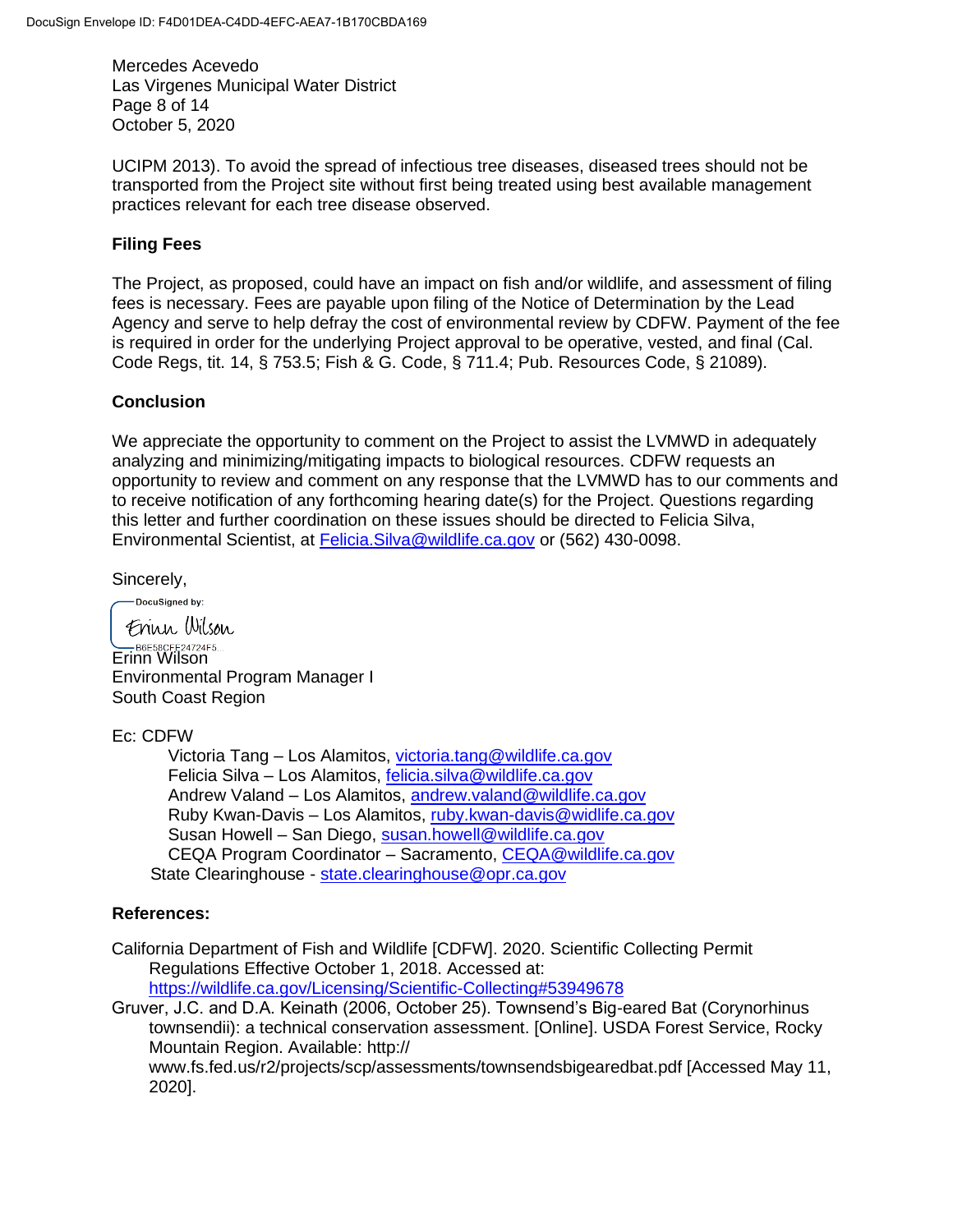Mercedes Acevedo Las Virgenes Municipal Water District Page 9 of 14 October 5, 2020

Miner, Karen L. & Stokes, Drew C. 2005. Bats in the South Coast Ecoregion: Status, Conservation Issues, and Research Needs. USDA Forest Service General Technical Report PSW-GTR-195. [https://www.fs.fed.us/psw/publications/documents/psw\\_gtr195/psw\\_gtr195\\_2\\_13\\_Miner.pd](https://www.fs.fed.us/psw/publications/documents/psw_gtr195/psw_gtr195_2_13_Miner.pdf) [f](https://www.fs.fed.us/psw/publications/documents/psw_gtr195/psw_gtr195_2_13_Miner.pdf)

- Thorp, Robbin W., Horning Jr, Donald S., and Dunning, Lorry L. 1983. Bumble Bees and Cuckoo Bumble Bees of California. Bulletin of the California Insect Survey 23.
- Sawyer, J.O., Keeler Wolf, T., and Evens J.M. 2008. A manual of California Vegetation, 2<sup>nd</sup> ed. ISBN 978 0 943460 49 9.
- Stebbins, R. C. 1954. Amphibians and reptiles of western North America. McGraw-Hill, New York. 536pp.
- Thomson, Robert C., Wright, Amber N., Shaffer, H. Bradley. *California Amphibian and Reptile Species of Special Concern.* Oakland. University of California Press and California Department of Fish and Wildlife, 2016.
- [TCD] Thousand Cankers Disease. 2020. What is Thousand Cankers? Accessed at: [http://thousandcankers.com/.](http://thousandcankers.com/)
- [UCANR] University of California Agriculture and Natural Resources Division. 2020. Invasive Shot Hole Borers. Accessed at: [https://ucanr.edu/sites/eskalenlab/?file=/avocado.html.](https://ucanr.edu/sites/eskalenlab/?file=/avocado.html)
- [UCIPM] University of California Statewide Integrated Pest Management Program. 2013. How to Manage Pests. Pests in Gardens and landscapes. Goldspottted Oak Borer. Accessed at: [http://ipm.ucanr.edu/PMG/PESTNOTES/pn74163.html.](http://ipm.ucanr.edu/PMG/PESTNOTES/pn74163.html)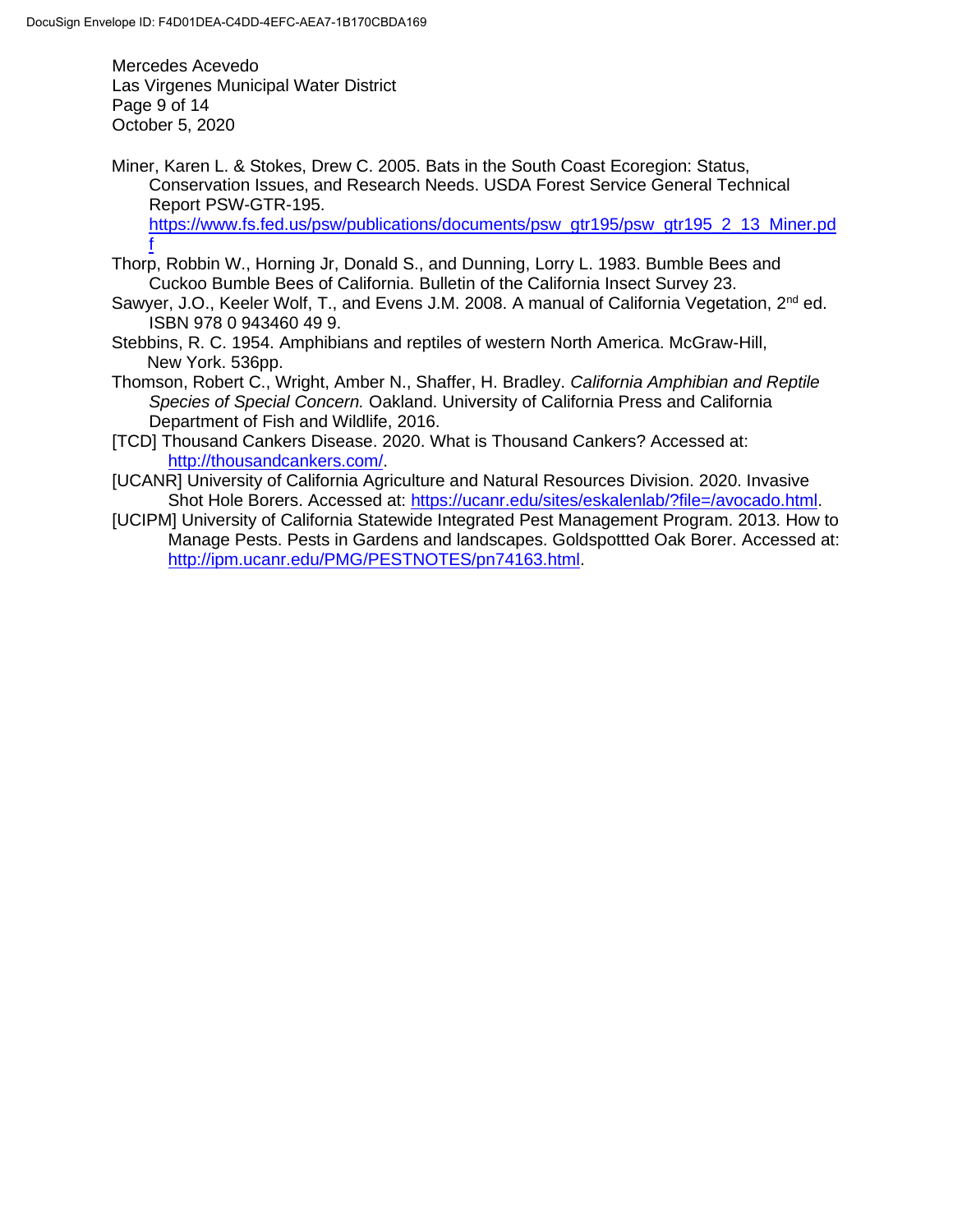State of California – Natural Resources Agency *GAVIN NEWSOM*, *Governor*



DEPARTMENT OF FISH AND WILDLIFE *CHARLTON H. BONHAM, Director* South Coast Region 3883 Ruffin Road San Diego, CA 92123 (858) 467-4201 [www.wildlife.ca.gov](http://www.wildlife.ca.gov/)



CDFW recommends the following language to be incorporated into a future environmental document for the Project.

| <b>Biological Resources</b>   |                                                                                                                                                                                                                                                                                                                                                                                                                                                                                                                                                                                                                                                                                                                                                                                                                                                                                                                                                                                                                                                                                                                                                                                                                                                                                                                                   |                          |                                                           |
|-------------------------------|-----------------------------------------------------------------------------------------------------------------------------------------------------------------------------------------------------------------------------------------------------------------------------------------------------------------------------------------------------------------------------------------------------------------------------------------------------------------------------------------------------------------------------------------------------------------------------------------------------------------------------------------------------------------------------------------------------------------------------------------------------------------------------------------------------------------------------------------------------------------------------------------------------------------------------------------------------------------------------------------------------------------------------------------------------------------------------------------------------------------------------------------------------------------------------------------------------------------------------------------------------------------------------------------------------------------------------------|--------------------------|-----------------------------------------------------------|
|                               | <b>Mitigation Measure</b>                                                                                                                                                                                                                                                                                                                                                                                                                                                                                                                                                                                                                                                                                                                                                                                                                                                                                                                                                                                                                                                                                                                                                                                                                                                                                                         | <b>Timing</b>            | <b>Responsible Party</b>                                  |
| <b>MM-BIO-1-Nesting Birds</b> | To protect nesting birds that may occur on site or<br>adjacent to the Project boundary, no construction shall<br>occur from February 15 (January 1 for raptors) through<br>August 31.                                                                                                                                                                                                                                                                                                                                                                                                                                                                                                                                                                                                                                                                                                                                                                                                                                                                                                                                                                                                                                                                                                                                             | Prior to<br>Construction | Las Virgenes<br>Municipal Water<br><b>District</b>        |
| <b>MM-BIO-2-Nesting Birds</b> | If avoidance is not feasible, a qualified biologist shall<br>complete a survey for nesting bird activity within a 500-<br>foot radius of the construction site. The nesting bird<br>surveys shall be conducted at appropriate nesting times<br>and concentrate on potential roosting or perch sites.<br>CDFW concurs with the frequency of survey events as<br>stated in BIO-1 of the MND and that they should be<br>conducted prior to the beginning of any Project-related<br>activity likely to impact raptors and migratory songbirds,<br>for the entire Project site. If Project activities are delayed<br>or suspended for more than 7 days during the breeding<br>season, repeat the surveys. If nesting raptors and<br>migratory songbirds are identified, the following minimum<br>no-disturbance buffers be implemented: 300 feet around<br>active passerine (perching birds and songbirds) nests,<br>500 feet around active non-listed raptor nests and 0.5<br>mile around active listed bird nests.<br>These buffers shall be maintained until the breeding<br>season has ended or until a qualified biologist has<br>determined that the birds have fledged and are no longer<br>reliant upon the nest or parental care for survival. These<br>buffers shall be increased if needed to protect the<br>nesting birds. | Prior to<br>Construction | Las Virgenes<br><b>Municipal Water</b><br><b>District</b> |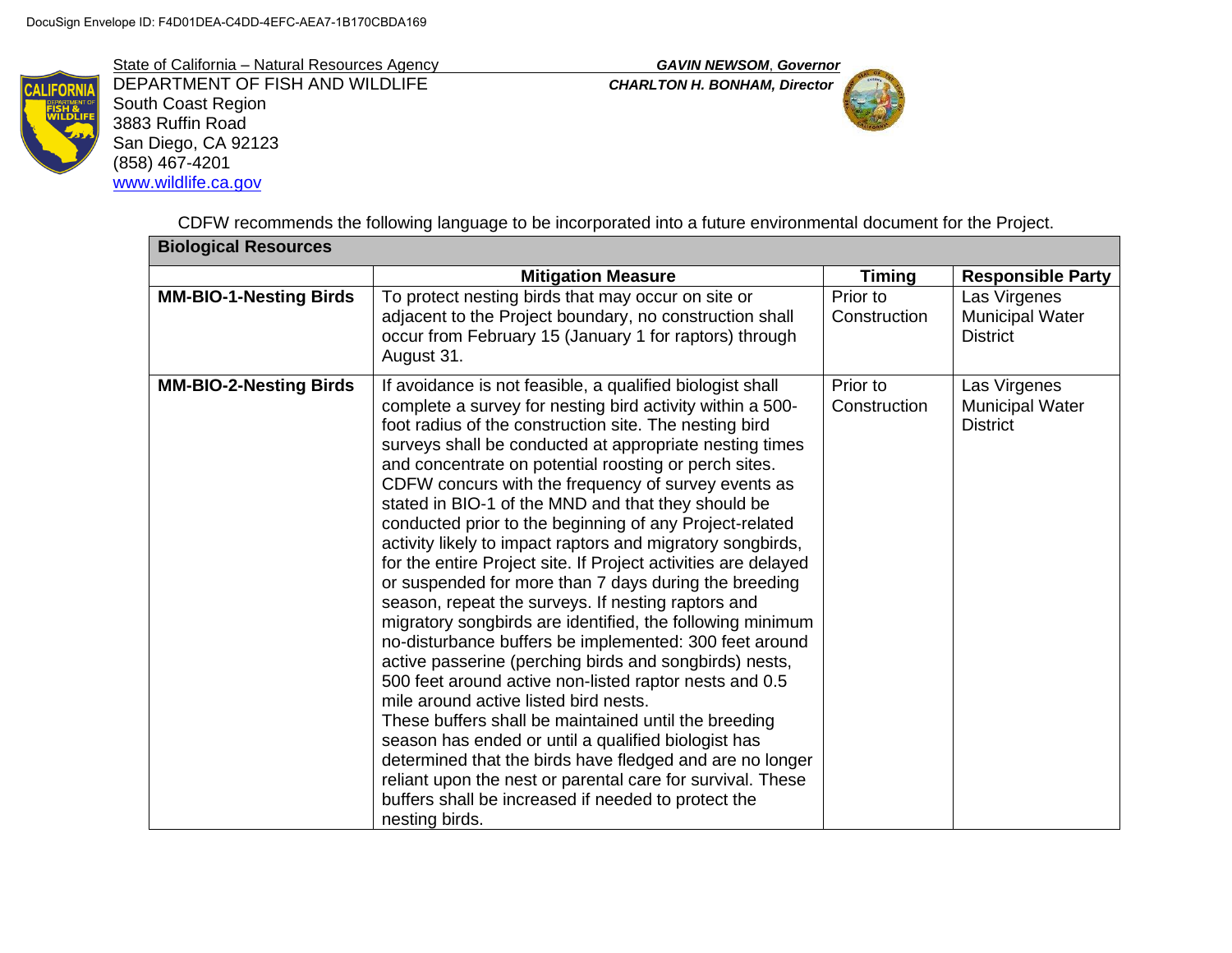Mercedes Acevedo Las Virgenes Municipal Water District Page 11 of 14 October 5, 2020

|                                 | The temporary halt of Project activities within nesting<br>buffers during nesting season does not constitute<br>effective mitigation for the purposes of offsetting Project<br>impacts associated with habitat loss. Additional<br>mitigation will be necessary to compensate for the<br>removal of nesting habitat within the Project site based<br>on acreage of impact and vegetation composition.<br>CDFW should be consulted to determine proper<br>mitigation for impacts to occupied habitat depending on<br>the status of the bird species. Mitigation ratios will<br>increase with the occurrence of a California Species of<br>Special Concern and will further increase with the<br>occurrence of a CESA-listed species.                                                                                                                                                                                                                                                          |                          |                                                           |
|---------------------------------|----------------------------------------------------------------------------------------------------------------------------------------------------------------------------------------------------------------------------------------------------------------------------------------------------------------------------------------------------------------------------------------------------------------------------------------------------------------------------------------------------------------------------------------------------------------------------------------------------------------------------------------------------------------------------------------------------------------------------------------------------------------------------------------------------------------------------------------------------------------------------------------------------------------------------------------------------------------------------------------------|--------------------------|-----------------------------------------------------------|
| <b>MM-BIO-3-Nesting Birds</b>   | Survey the entire development Project site to determine<br>the potential distribution of fully protected species and<br>assure that "take" will be avoided during development<br>project construction. The environmental document shall<br>also include measures to preclude "take" on a project<br>site during operations and from temporary traffic and<br>human presence increased related to construction. The<br>environmental document shall analyze the potential<br>"take" as a result of habitat modification. If a<br>development project's modification of occupied habitat<br>causes mortality of individuals, then the development<br>project will be considered the cause of the take.<br>Therefore, to avoid take, construction and operation<br>activities shall avoid all raptors by a distance of no less<br>than the distance that the specific species are known or<br>expected to travel within their home range, based on<br>telemetry, mark-recapture, or other data. | Prior to<br>Construction | Las Virgenes<br><b>Municipal Water</b><br><b>District</b> |
| MM-BIO-4-Crotch's<br>bumble bee | Due to potentially suitable habitat within the Project site,<br>within one year prior to vegetation removal and/or<br>grading, a qualified entomologist familiar with the species<br>behavior and life history shall conduct surveys to                                                                                                                                                                                                                                                                                                                                                                                                                                                                                                                                                                                                                                                                                                                                                      | Prior to<br>Construction | Las Virgenes<br><b>Municipal Water</b><br><b>District</b> |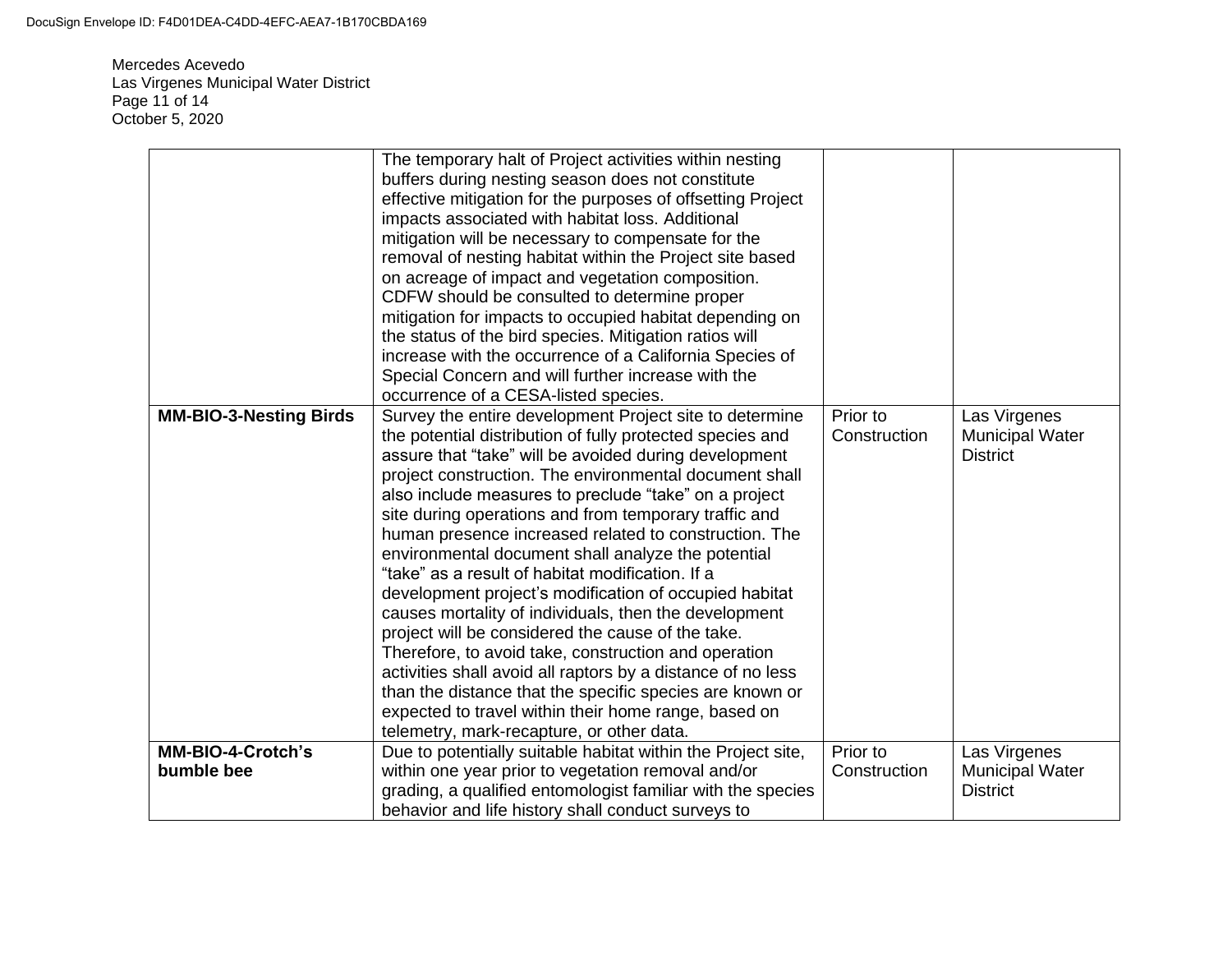Mercedes Acevedo Las Virgenes Municipal Water District Page 12 of 14 October 5, 2020

|                                                      | determine the presence/absence of Crotch's bumble<br>bee. Surveys shall be conducted during flying season<br>when the species is most likely to be detected above<br>ground, between March 1 to September 1 (Thorp et al.<br>1983). Survey results including negative findings shall be<br>submitted to CDFW prior to initiation of Project activities.<br>If "take" or adverse impacts to Crotch's bumble bee<br>cannot be avoided either during Project activities or over                                                                                                                                                                                                                          |                          |                                                           |
|------------------------------------------------------|-------------------------------------------------------------------------------------------------------------------------------------------------------------------------------------------------------------------------------------------------------------------------------------------------------------------------------------------------------------------------------------------------------------------------------------------------------------------------------------------------------------------------------------------------------------------------------------------------------------------------------------------------------------------------------------------------------|--------------------------|-----------------------------------------------------------|
|                                                      | the life of the Project, LVMWD must consult CDFW to<br>determine if a CESA incidental take permit is required                                                                                                                                                                                                                                                                                                                                                                                                                                                                                                                                                                                         |                          |                                                           |
| <b>MM-BIO-5-Bat Species</b>                          | (pursuant to Fish & Game Code, § 2080 et seq.).<br>Bat surveys shall be conducted by a qualified bat<br>specialist to determine baseline conditions within the<br>Project and within a 500-foot buffer and analyze the<br>potential significant effects of the proposed Project on<br>the species (CEQA Guidelines §15125). The DEIR will<br>include the use of acoustic recognition technology to<br>maximize detection of bat species to minimize impacts to<br>sensitive bat species. The DEIR shall document the<br>presence of any bats and include species specific<br>mitigation measures to reduce impacts to below a level<br>of significance.                                               | Prior to<br>Construction | Las Virgenes<br><b>Municipal Water</b><br><b>District</b> |
| <b>MM-BIO-6-Species of</b><br><b>Special Concern</b> | Due to potentially suitable habitat within the Project site,<br>prior to vegetation removal and/or grading, qualified<br>biologists familiar with the reptile and mammal species<br>behavior and life history shall conduct specialized<br>surveys to determine the presence/absence of Species<br>of Special Concern. Surveys shall be conducted during<br>active season when the reptiles are most likely to be<br>detected. Coastal whiptail are diurnal (activity peaking in<br>late morning) and active from March to October;<br>California glossy snake are nocturnal and active<br>February to November (peaking in May); San Diego<br>mountain kingsnake are diurnal and crepuscular and are | Prior to<br>Construction | Las Virgenes<br><b>Municipal Water</b><br><b>District</b> |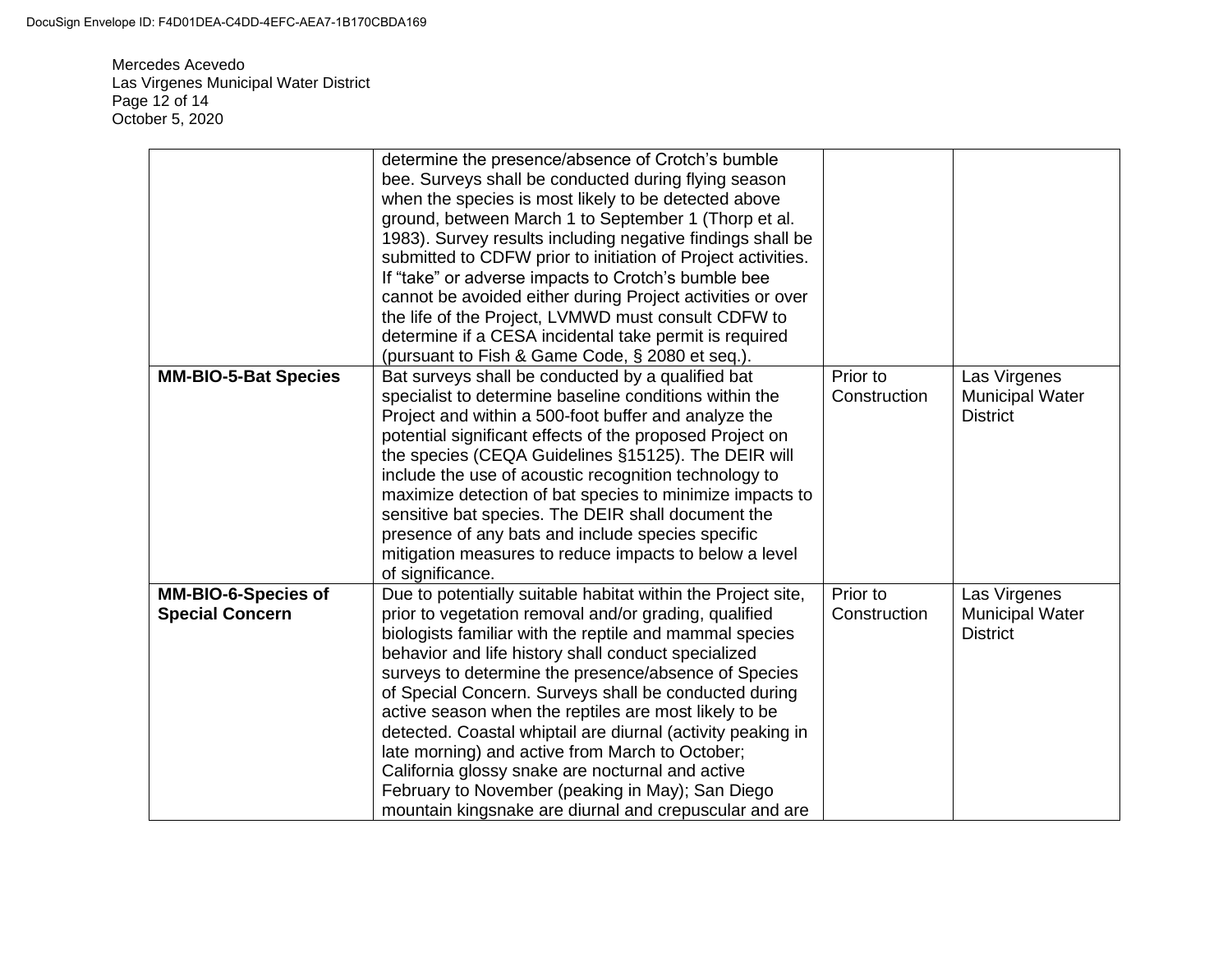Mercedes Acevedo Las Virgenes Municipal Water District Page 13 of 14 October 5, 2020

|                                                        | generally active mid-March to mid-October (Stebbins,<br>1954); coast patch-nosed snake are diurnal and are<br>generally active in spring and early summer; coast<br>horned lizard are active February to November and are<br>diurnal in the spring and crepuscular in summer and fall<br>(Thomson, R.C. et al., 2016). Survey results, including<br>negative findings, shall be submitted to CDFW for review<br>2 weeks prior to initiation of Project activities.                                                                                                                                                                                                                                                                            |                                                        |                                                           |
|--------------------------------------------------------|-----------------------------------------------------------------------------------------------------------------------------------------------------------------------------------------------------------------------------------------------------------------------------------------------------------------------------------------------------------------------------------------------------------------------------------------------------------------------------------------------------------------------------------------------------------------------------------------------------------------------------------------------------------------------------------------------------------------------------------------------|--------------------------------------------------------|-----------------------------------------------------------|
| <b>MM-BIO-7-Out of Harm's</b><br><b>Way</b>            | To further avoid direct mortality, a qualified biological<br>monitor approved by CDFW be on-site during ground<br>and habitat disturbing activities to move out of harm's<br>way special status species that would be injured or killed<br>by grubbing or Project-related grading activities. It shall<br>be noted that the temporary relocation of on-site wildlife<br>does not constitute effective mitigation for the purposes<br>of offsetting Project impacts associated with habitat loss.<br>If the Project requires species to be removed, disturbed,<br>or otherwise handled, we recommend that the Project<br>clearly identify that the designated entity shall obtain all<br>appropriate state and federal permits.                | Prior to<br>Construction<br>and During<br>Construction | Las Virgenes<br><b>Municipal Water</b><br><b>District</b> |
| <b>MM-BIO-8-Scientific</b><br><b>Collecting Permit</b> | CDFW has the authority to issue permits for the take or<br>possession of wildlife, including mammals; birds, nests,<br>and eggs; reptiles, amphibians, fish, plants; and<br>invertebrates (Fish & G. Code, §§ 1002, 1002.5, 1003).<br>Effective October 1, 2018, a Scientific Collecting Permit<br>is required to monitor project impacts on wildlife<br>resources, as required by environmental documents,<br>permits, or other legal authorizations; and, to capture,<br>temporarily possess, and relocate wildlife to avoid harm<br>or mortality in connection with otherwise lawful activities<br>(Cal. Code Regs., tit. 14, § 650). Please visit CDFW's<br><b>Scientific Collection Permits webpage for information</b><br>(CDFW 2020c). | Prior to<br>Construction                               | Las Virgenes<br><b>Municipal Water</b><br><b>District</b> |